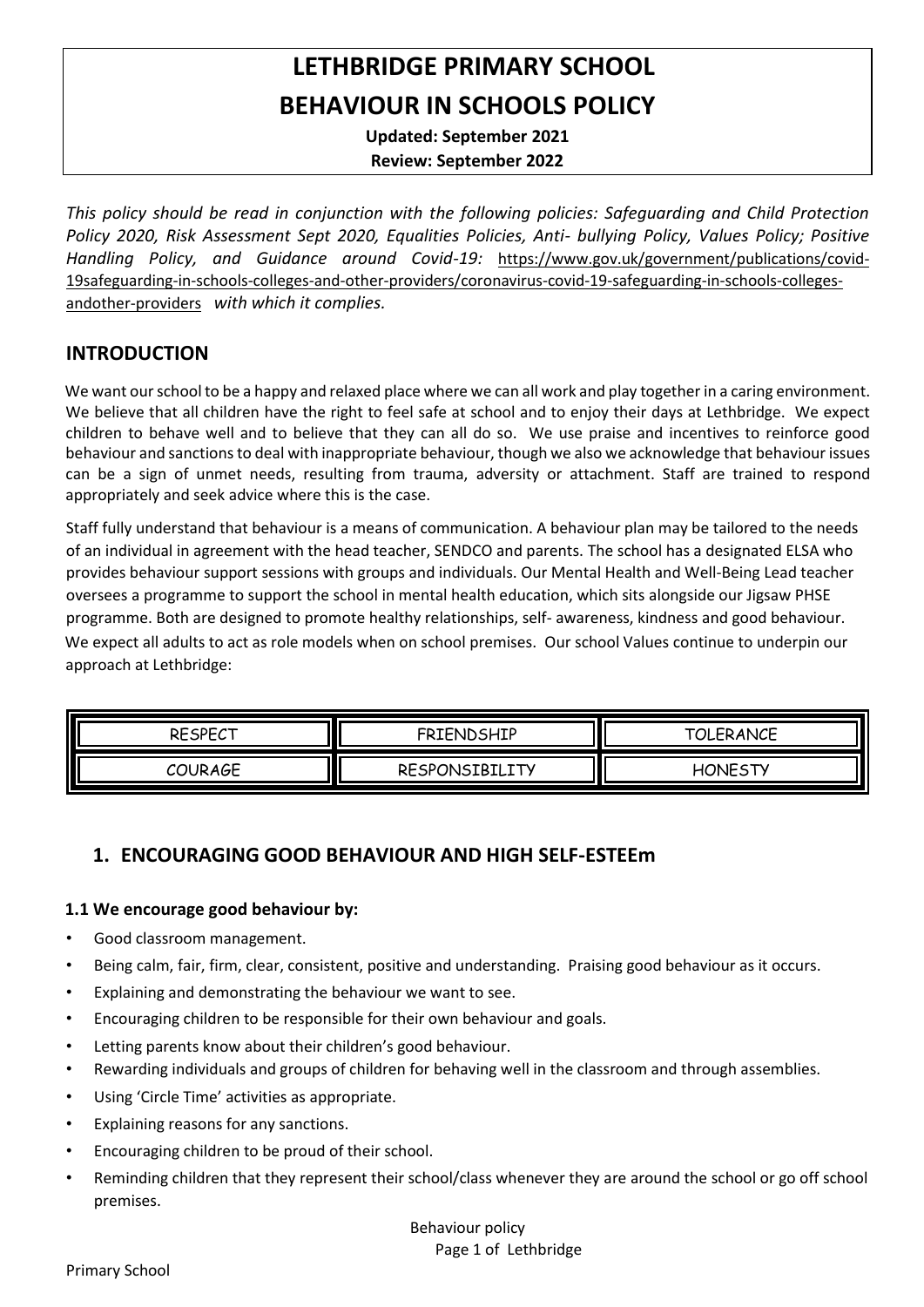• Having a core set of school values that underpins how children behave and treat each other.

#### **1.2 Rewarding Good Behaviour**

The emphasis of rewards at Lethbridge Primary School is to reinforce good behaviour and to have a motivational role, helping children to understand that good behaviour is valued. All school staff and parent helpers award rewards using the hierarchy below:

- Non-verbal gestures providing instant positive feedback on behaviour to the child
- Verbal praise, both informal and formal, public and private (to individuals and groups)
- **Notivational stickers**
- **Postcards/ notes or certificates home**
- House points linked to our 4 houses
- Recognition from Headteacher with a sticker or house points
- Recognition in Celebration Assembly

#### **1.3 Negative Behaviour**

Rewards and sanctions are used in conjunction with school and class rules. We believe that the use of rewards is preferable to sanctions and assertive behaviour management strategies are used throughout the school. *The hierarchy of sanctions is set out in Appendix 1.* 

For school monitoring purposes, teachers will keep a confidential and discrete record of any C1 or C2 repeated incidents. For C3 incidents, parents will be contacted and the consequence or sanction will be decided upon. C3 and C4 incidents may necessitate seeking support from outside agencies and, in partnership with parents, an Early Help process started. A C4 or C5 incident may incur a fixed term or permanent exclusion. Permanent exclusion would only be used as a last resort, in response to a serious breach, or persistent breaches, of the school's behaviour policy, and where allowing the pupil to remain in school would seriously harm the education or welfare of the pupil or others in the school. *See Appendix 2 and the school Exclusion Policy*

# **2. ROLES AND RESPONSIBILITIES**

All members of staff, teaching and non-teaching are required to share the responsibility of guiding our children in their behaviour. Specifically, class teachers are responsible for employing effective classroom management strategies and delivering a differentiated curriculum using a variety of teaching styles. The Headteacher is responsible for overseeing the implementation of this policy and co-ordinating this area, which includes identifying any training needs and issues as they arise. All staff use this policy so that a consistent approach can be achieved.

# **3. PARENTAL PARTNERSHIP**

**3.1** We give high priority to clear communication within the school and to a positive partnership with parents since these are crucial in promoting and maintaining high standards of behaviour. We expect parents to abide by our Home/School agreement, which is available on our website.

Where the behaviour of a child is giving cause for concern it is important that all those working with the child in school are aware of issues as relevant. If there are issues at home e.g. change/loss of job or the loss of a family member or pet, parents should inform the class teacher, who is the key professional in this process of communication. Early warning of concerns should be communicated to the headteacher so that strategies can be discussed and agreed before more formal steps are required.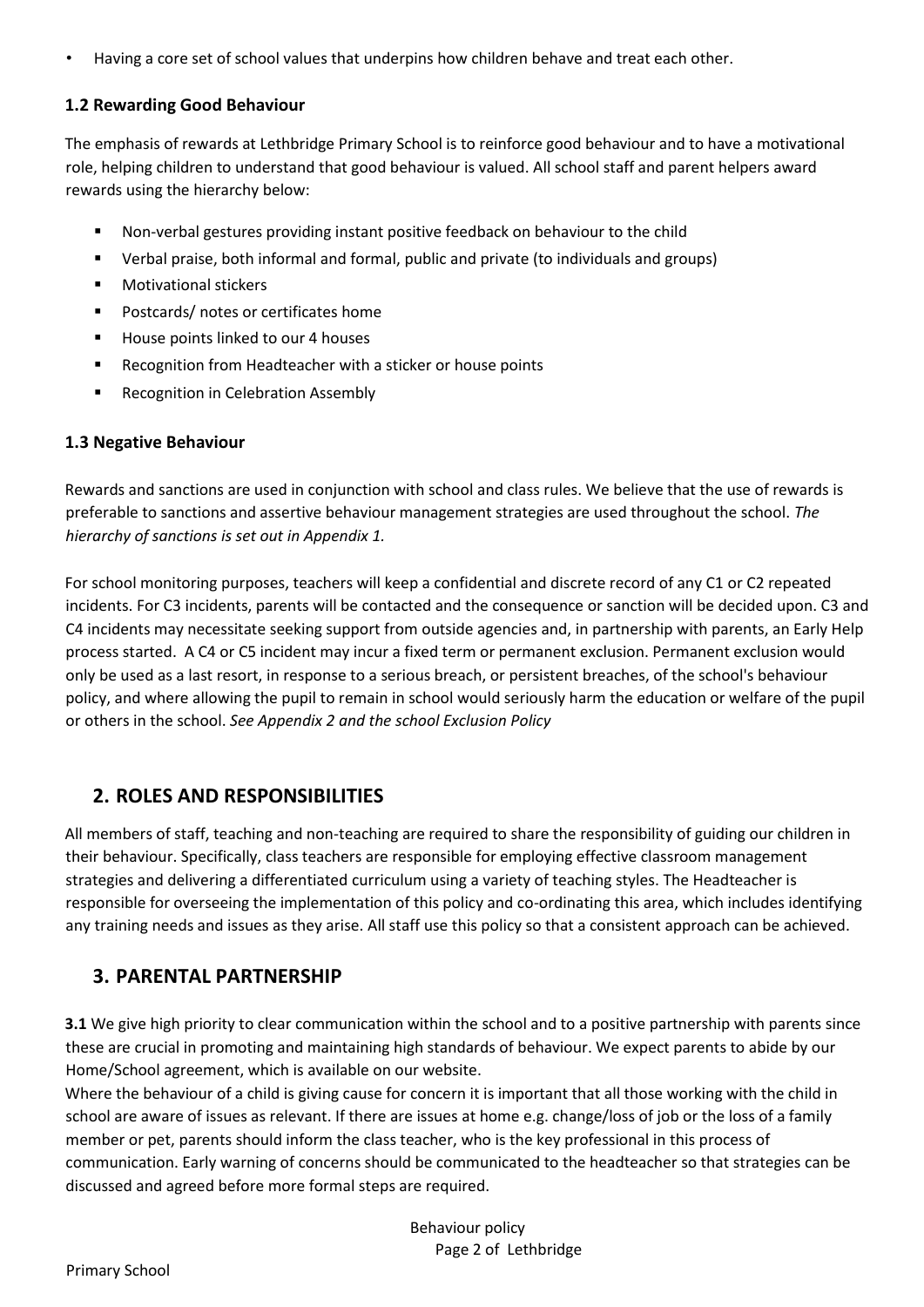If parents are concerned, it is essential that they communicate this with the school. They can do this by:

- Contacting the class teacher
- Contacting the Deputy- Head teachers Caron Short or Claire Harmer
- Contacting the Headteacher Lisa Mayes

**3.2** Where behaviour is causing concern, parents will be informed at an early stage, and given an opportunity to discuss the situation. Parental support will be sought in engaging with the Early Help process and any further disciplinary and or support action will be discussed and communicated clearly. *Please see the link below for further information about this process:* 

<https://www.swindon.gov.uk/schoolsonline/info/3/services-children/20/services-children-early-help>

If the school is concerned about a child's behaviour, parents will be informed:

- In KS1 any cause for concern will be communicated verbally at the end of a school day
- In KS2 a phone call to arrange a meeting to discuss a C3, C4 or C5 incident
- A phone call home to discuss repeated C1 or C2 incidents
- A meeting at parents' evening
- **A progress meeting**
- A phone call or letter to arrange a meeting to discuss general concerns or patterns in behaviour

Any reported matter is normally dealt with through a series of interviews, including pupil and staff accounts that were relevant. If a parent wishes the pupil not to be interviewed, then the parent must accept that the matter may only be able to be noted and not actioned.

The school may contact parents to seek support when dealing with behaviour and if a satisfactory outcome is not reached, the issue will be escalated to the governors who will decide on next steps. This may include a letter to invite parents to meet in person or online with staff and governors so that everyone can work together.

# **4. THE ROLE OF THE GOVERNORS**

The governors will monitor the impact of the behaviour policy and practice.

# **5. CLASSROOM RULES**

At the beginning of the academic year, each teacher and class devise a set of rules in order to create an environment conducive to effective teaching and learning. They are a means to allow everyone to work together in an effective and considerate way. These are reviewed and amended on a termly basis, or as and when required.

# **6. OUTSIDE THE CLASSROOM SCHOOL**

The headteacher will investigate reports of inappropriate behaviour in the local community outside of school hours.

# **7. SPECIFIC PROGRAMMES FOR INDVIDUAL CHILDREN**

If a child continually behaves inappropriately on a regular basis, it is likely that they will need an Early Help programme. The SENCO will be involved in deciding a strategy that will include: achievable targets, additional and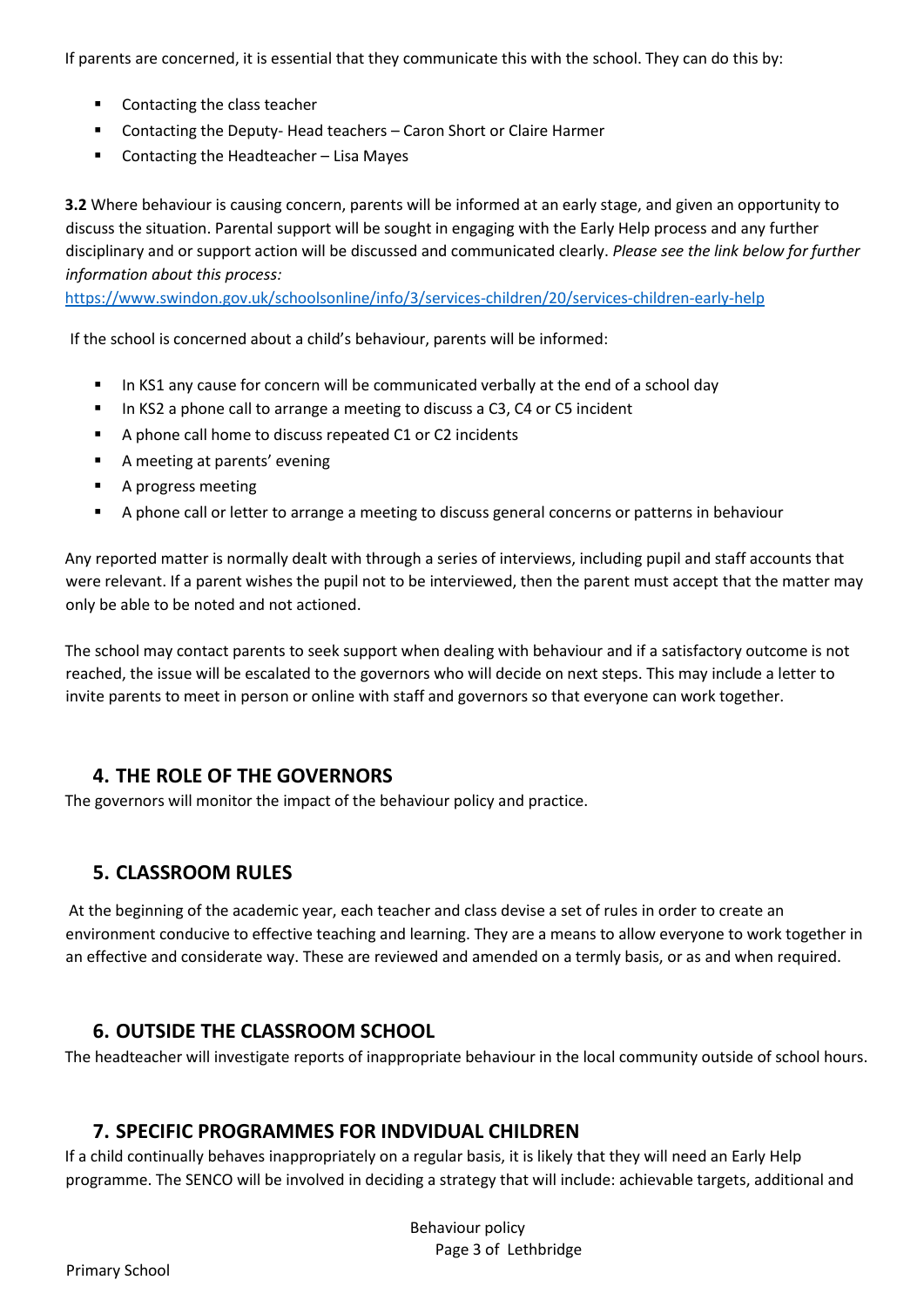different strategies to help the child to achieve the targets, responsibility for implementation, parental involvement, etc.

Early Help will follow the guidelines of the Code of Practice and will be *additional to and different from* the whole school behaviour policy but they will still remain within the general ethos of the School.

# **8. SECONDARY TRANSFERS**

In preparation for transfer to KS3, our aim is that pupils in the Summer Term of Year 6 will be given opportunities, through the PSHE Scheme of Work, to develop strategies to help them cope effectively with the diversity of behaviours that they will be exposed to.

# **9. PHYSICAL INTERVENTION**

(To be read in conjunction with Positive Handling Policy 2021)

# **THE USE OF RESTRAINT/REASONABLE FORCE GOVERNMENT GUIDELINES**

The use of force or restraint is only deemed acceptable when:

- The pupil may injure themselves or others.
- The pupil may cause damage to property.
- The pupil may engage in behaviour that prejudices the good order or discipline of the school.

The head teacher/deputy will be informed of any incidents, they will be recorded and parents will be informed. Incidents will be handled in accordance with relevant government guidelines. A booklet relating to such matters is kept in the staff room and training will be provided. *See the policies section on the school website for further information.* 

# **10. BULLYING and PEER ON PEER ABUSE**

*See Child Protection and Safe Guarding Policy and Anti-Bullying Policy*

Pupils who attend our school have the right to learn in safety. We do not tolerate bullying of any kind and will challenge derogatory language and behaviour towards others. We promote tolerance and respect for all cultures, faiths and lifestyles. The governing body also ensures that this ethos is reflected and implemented effectively in school policy and practice which follows Government Guidance:

[https://assets.publishing.service.gov.uk/government/uploads/system/uploads/attachment\\_data/file/623895/Prev](https://assets.publishing.service.gov.uk/government/uploads/system/uploads/attachment_data/file/623895/Preventing_and_tackling_bullying_advice.pdf)  enting and tackling bullying advice.pdf

Bullying incidents are recorded using CPOMS and monitored by the Headteacher. SLT will work with home and the child to modify behaviour, engaging ELSA support or nurture group as necessary. Anti-bullying week and our Jigsaw programme of PHSE educates pupils about the impact of bullying. An Anti-Bullying team of pupils work with the PHSE lead teacher to engage pupils in fair play on the playground.

This school provides a Relationships Education curriculum which develops pupil/students' understanding of healthy relationships, acceptable behaviour and keeping themselves safe. Lethbridge has developed an RSE programme adapted from the Jigsaw scheme in consultation with parents, staff and governors. This is embedded within the PHSE curriculum, which is broad, balanced and covers a range of safeguarding themes. It is progressive across the year groups. This 'Jigsaw' curriculum is broad, balanced and covers a range of safeguarding themes. E-safety is also taught in every year group and supported through visits e.g. from the local police and expert input e.g. Junior Good Citizen; NSPCC. Children are encouraged to participate in groups that form and sustain the safeguarding ethos of school, such as the school council and anti- bullying ambassadors.

*There is no legal definition of bullying. However, it is usually defined as behaviour that is:*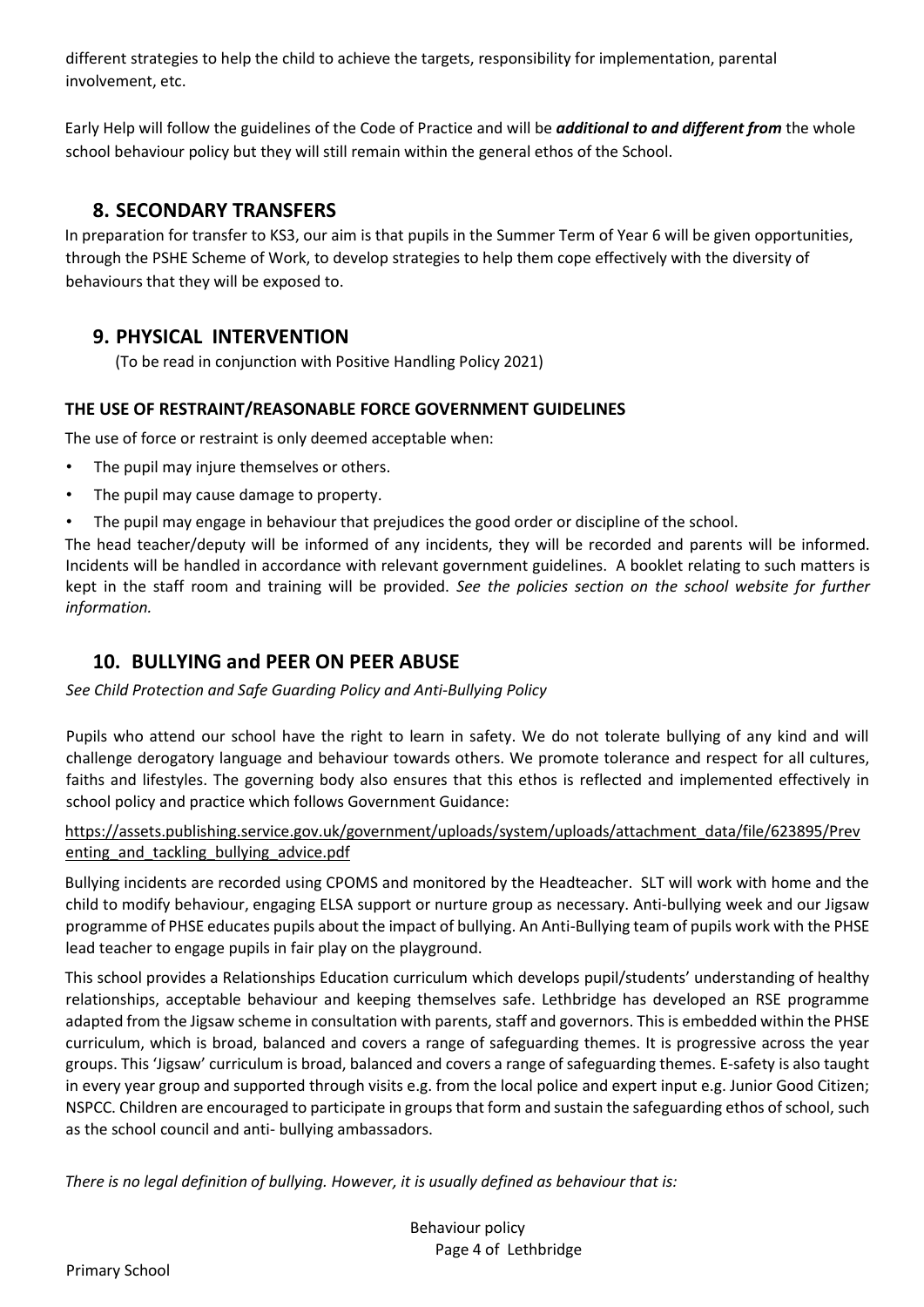- *• repeated*
- *• intended to hurt someone either physically or emotionally*
- *• often aimed at certain groups, for example because of race, religion, gender or sexual orientation*

*It takes many forms and can include:* 

- *Physical assault*
- *Teasing*
- *Making threats*
- *Name calling*
- *Cyberbullying - bullying via mobile phone or online (for example email, social networks and instant messenger)*
- *Racist and Religious Bullying: A range of hurtful behaviour, both physical and psychological, that makes a person feel unwelcome, marginalised, excluded, powerless or worthless because of their colour, ethnicity, culture, faith community, national origin or national status;*
- *Sexual, Sexist and Transphobic Bullying: includes any behaviour, whether physical or non- physical, where sexuality is used as a weapon by boys or girls;*
- *Homophobic Bullying: targets someone because of their sexual orientation (or perceived sexual orientation);*
- *Disablist Bullying: targets a young person solely based on their disability, this can include manipulative bullying where a perpetrator forces the victim to act in a certain way or exploiting a certain aspect of the victim's disability.*

#### *Reporting Procedures*

The school's ethos encourages pupils to raise concerns with staff, knowing that they will be listened to, believed and valued. Our PHSE scheme of work: Jigsaw, Values assemblies, including those from the NSPCC and the designated pupil notice boards in school remind pupils how to respond if they are worried about peer on peer abuse.

We create an atmosphere and environment where pupils can confidently report abuse, knowing their concerns will be taken seriously. Work around promoting 'trusted adults' is a live theme in circle times and PHSE sessions. Peer abuse is not acceptable, will never be tolerated and is not an inevitable part of growing up. Staff are trained in the types of Peer on Peer Abuse. Data from CPOMs is analysed to identify trends and this is shared with the Swindon Borough Safeguarding Advisor. In addition to a support framework, the school will respond to bullying as outlined in Choices and Consequences below.

#### **11. RACISM**

We will not tolerate racism in any form. Cases of racism will be reported to the Headteacher and recorded. The Headteacher will deal with such incidents. Parents will be informed and sanctions discussed with them. *Refer to The Lethbridge Primary School 'Equalities policy'.* 

# **12. SPECIFIC GUIDELINES**

In the light of Covid-19 it is necessary to take into account continued increased hygiene and the need to reduce pressure on the number of children occupying communal areas. Below are key areas of conduct that children are expected to adhere to:

#### **12.1 Arrival or departure**

Children must proceed to the drop off and pick up points at the correct time, that have been communicated to parents. A lining up system will be in place that children must follow. Staff will remind children how to behave.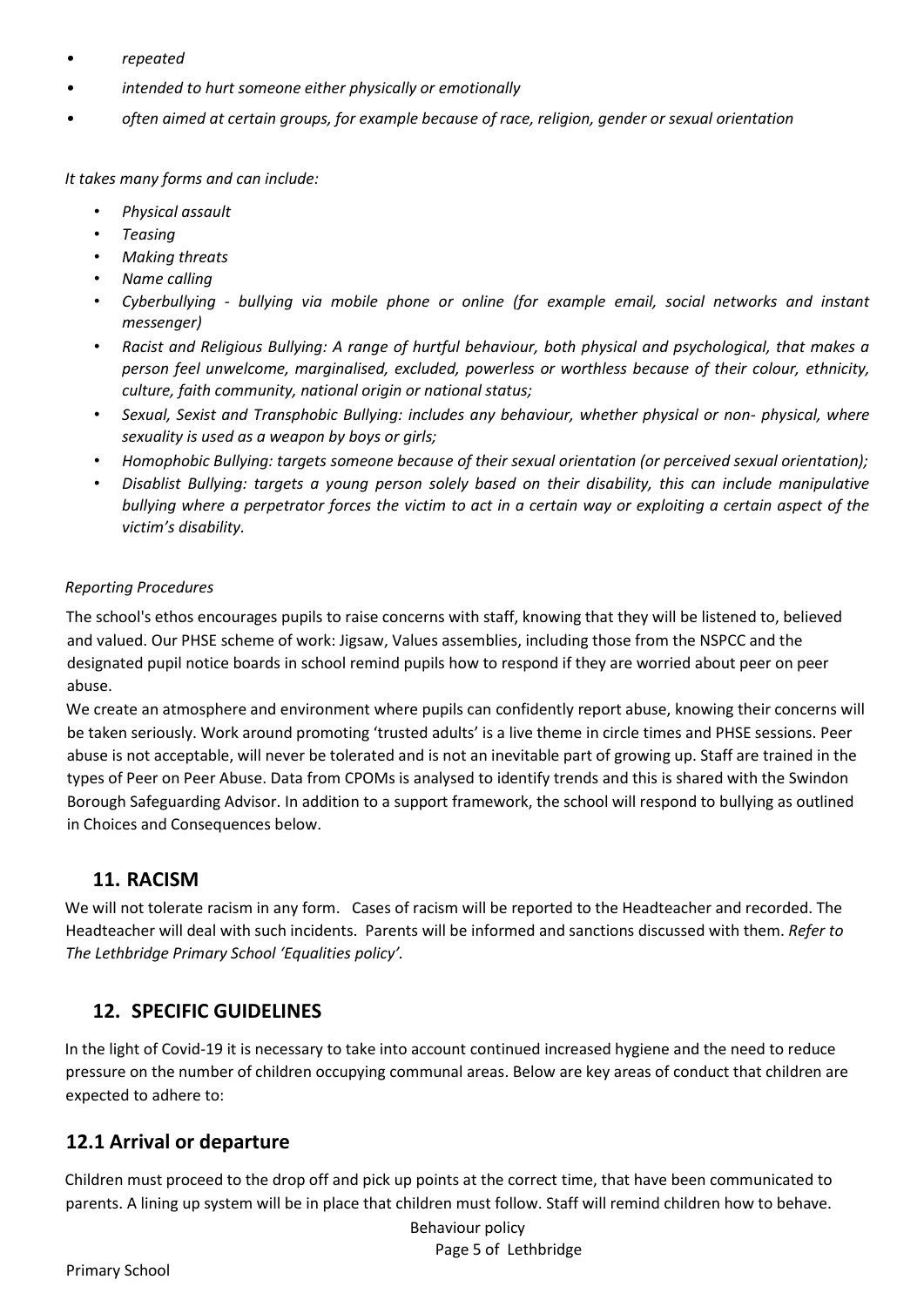Clearly the age and capabilities of individual children will be taken into account. Nevertheless the safety of the community will take priority.

# **12.2 Hygiene**

Children will be taught how to wash their hands and will also be expected to use sanitiser to maintain good hygiene at set points throughout the day. Children will be taught the "catch it, bin it, kill it" for sneezing and coughing. Tissues are readily available in classes. The child must dispose of used tissues in the class flip top bin and then wash their hands following the guidance. Children will be taught to avoid touching their mouth, nose and eyes.

Children will be taught that to cough at, spit at or bite another person, will be taken very seriously, and be interpreted as an intention to cause harm. Any incident where a child spits, bites, or intentionally coughs towards another person be that a child or adult, parents will be contacted and the child will be sent home.

# **12.3 Conduct Around School**

Children will be expected to follow guidance and will be supported in maintaining safe practices, where possible according to age, about the following:

#### **Socialising at school and moving around school**

Children will be expected to walk sensibly to their play areas at break times, lead by the teacher or TA.

#### **Use of toilets**

Children from each class will be allowed out of class to the toilet one at a time. Movement in the hallways will be supervised by an adult if necessary. Children will be expected to join a queue outside of the toilet, if it is in use, and behave sensibly and safely. Each key stage will be assigned a specific toilet to use. When using the outside toilets, children should check that there are no more than 2 children using the toilets at any one time.

#### **Rules about sharing any equipment or other items including drinking bottles**

Children will be given their own pencils and resources. They are not to be shared with anyone else. Children will bring their own labelled water bottle.

#### **Playtimes, lunch breaks and P.E.**

Children will be assigned an outside play area and equipment for their year group to use. Children should share and use the equipment respectfully. Lunch will be eaten in the hall. Children will have set times for playtimes and for sitting at their lunch table, which they must abide by; children are expected to be polite and show good manners at all times. Children who display good manners and behaviour will be rewarded by being allowed outside to play in the middle playground within their lunch sitting time slot.

All children are reminded of the following guiding principles:

- **Look after each other**
- **Try to include other children in your games**
- **Ask for help with a playground problem**
- **No ball games before school**
- **Use equipment properly**
- **Line up at the end of break and lunch time in a quiet and orderly way**
- **Walk quietly and sensibly around school to and from class and the lunch halls**

Children should not be on the playground without adult supervision.

Primary School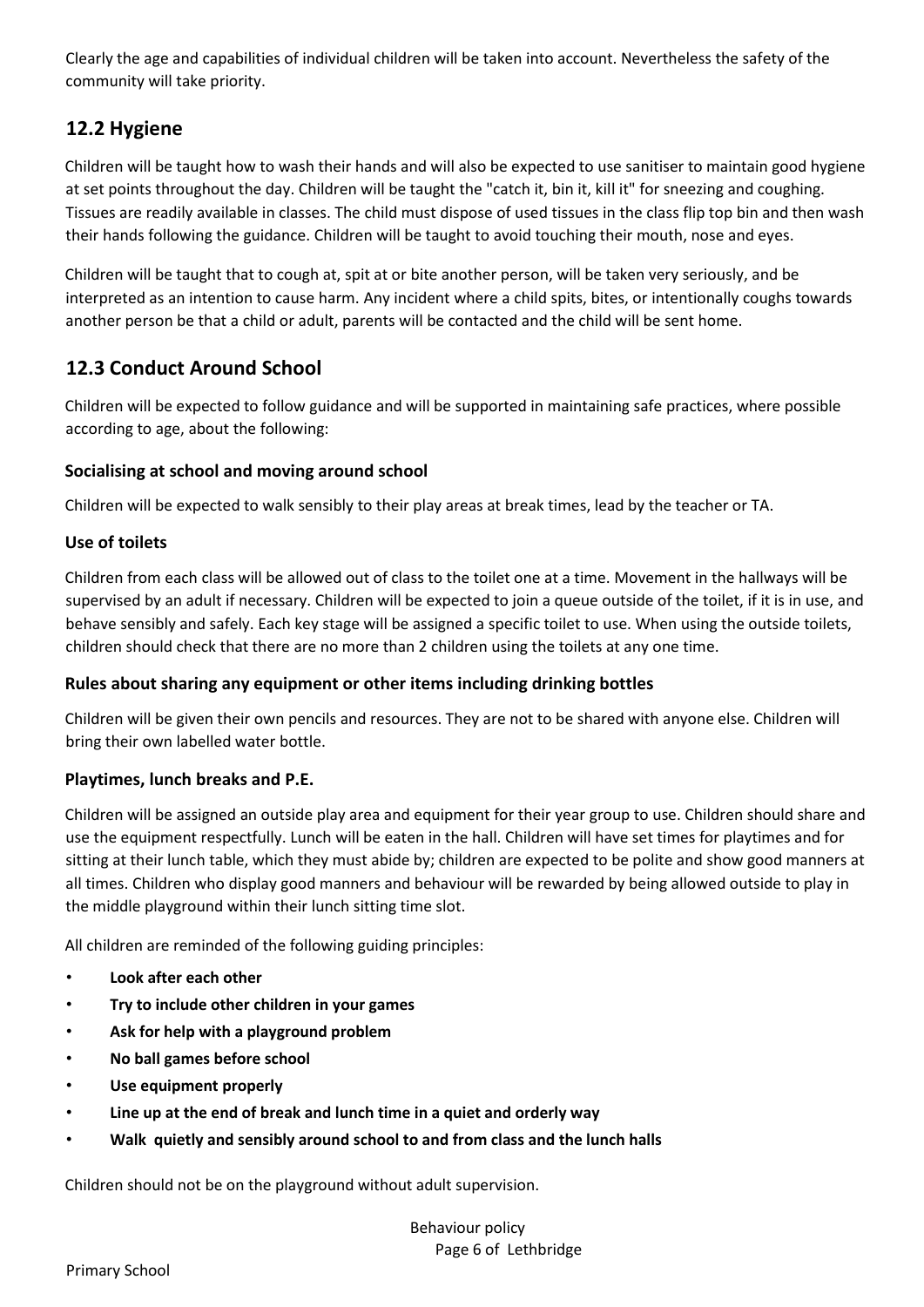The midday supervisory assistants (MDSAs) are in charge of the management of behaviour during the lunch hour and as such, have complete authority, although they may refer to teachers if necessary. MDSAs follow the same procedures for good behaviour and consequence as stated in *Appendix 1* and will award stickers or house points for good behaviour, as all other members of staff do. However, if children are behaving in an inappropriate way, the behaviour policy will be followed. Children are praised for their politeness and good table manners in the Dining Halls and stickers are awarded.

At lunchtimes, MDSA's (mid-day supervisory assistants) and Play Leaders will use the opportunity to teach games (as part of Lunchtime Harmony) which children can then use during their playtimes. MDSA's and TA's (Teaching Assistants) are a very important part of our school team; they will be following the same codes of behaviour as the teachers. They, with the rest of the school community, will also be involved in the reward systems. The Restorative Justice approach will be used by adults to resolve playground disputes. *See Appendix 3 for details of the Harmony Project and Restorative Justice.* 

Children will be expected to do their best to follow these rules. Where children are deliberately not keeping to rules they will be spoken to by their teacher. If the behaviour persists or is deemed to present a risk to anyone's health, a member of SLT will be called who will assess whether, according to our Risk Assessment, the child should remain in school. A discussion will be had with parents.

# **13. EXCLUSIONS**

The Headteacher, in consultation with the governors, has the right to exclude pupils if the need arises. Swindon Education Authority sets the criteria for this and when such an occasion does present itself, these guidelines will be followed. This is seen as a last resort by all, and would only take place if a gross act of misconduct was performed, or if all else has repeatedly failed. Parents would be well informed of the steps along which a child had proceeded to get to this stage and we would be working in very close contact with them and other agencies, for example, the Educational Welfare Officer, Social Services or county support teams.

# **14. REVIEW AND MONITORING**

Our behaviour systems are regularly reviewed and monitored and new members of staff are given training into their use so as to ensure understanding and consistency.

A positive approach to discipline is more effective than a negative, confrontational one. Warm, friendly relationships amongst all members of the school community are the best incentive to good social behaviour. Boundaries should be set early. Once these are established, positive discipline should be the expectation and generously rewarded with praise.

#### **APPENDIX 1**

# **CHOICES AND CONSEQUENCES**

 C1 The adult will remind you to make a good choice and will tell you why that good choice is important. If you need reminding several times, your teacher will let your parents know.

> Behaviour policy Page 7 of Lethbridge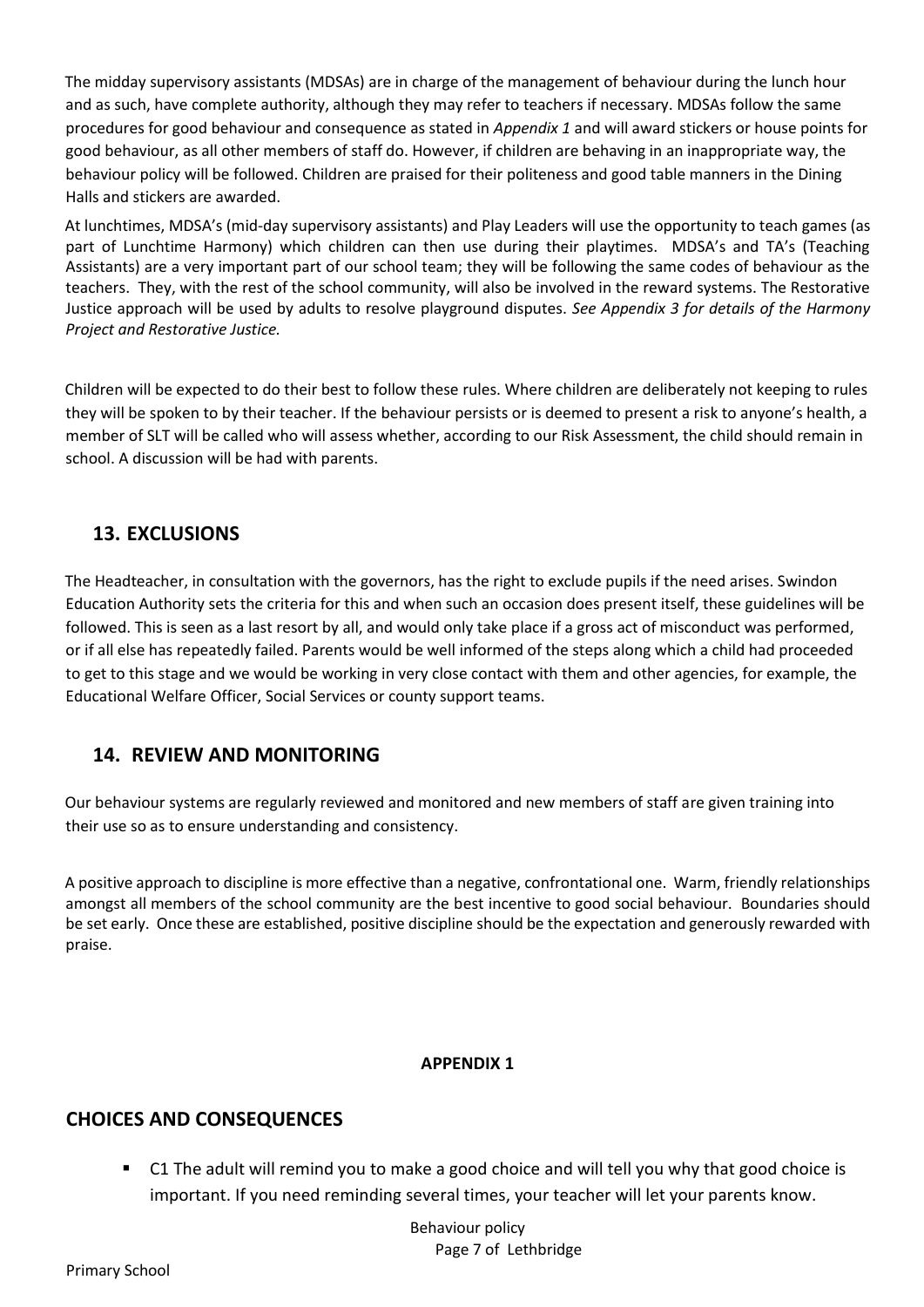- C2 You will be given time out. You will be asked to think about how you could put things right and will be given chance to do so. If you are given several time outs, your teacher will let your parents know and you will miss part of an activity that you enjoy. Your teacher will keep a record of these incidents.
- C3 You will be sent to the deputy headteacher or headteacher, the incident will be written down by your teacher and your parents/carers will be informed; you will miss part of an activity that you enjoy and may be internally excluded.
- C4 and C5 incidents are very serious and could lead to exclusion. Parents will be required to meet with the headteacher to decide the actions to be taken.

# **In line with the SEN Code of Practice reasonable adjustments will be made to these sanctions as appropriate to the child's individual needs, for which there will be an individual plan agreed between parents, headteacher and SENCO.**

UNACCEPTABLE BEHAVIOUR

| C1             | Running in school building                 |
|----------------|--------------------------------------------|
|                | Interrupting in class                      |
|                | Not lining up quietly and sensibly         |
|                | Not sharing                                |
|                | Wasting time                               |
|                | Making noises in order to cause disruption |
|                | Not listening to others                    |
|                | Swinging on chairs                         |
|                | Fidgeting/not listening                    |
| C <sub>2</sub> | Inappropriate talk                         |
|                | Destroying others' work                    |
|                | Taking things that don't belong to you     |
|                | Throwing resources                         |
|                | Damaging property                          |
|                | Rough play                                 |
|                | Pushing/shoving                            |
|                | Chewing gum                                |
|                | Unkind remarks                             |
|                | Misuse of toilets                          |
|                |                                            |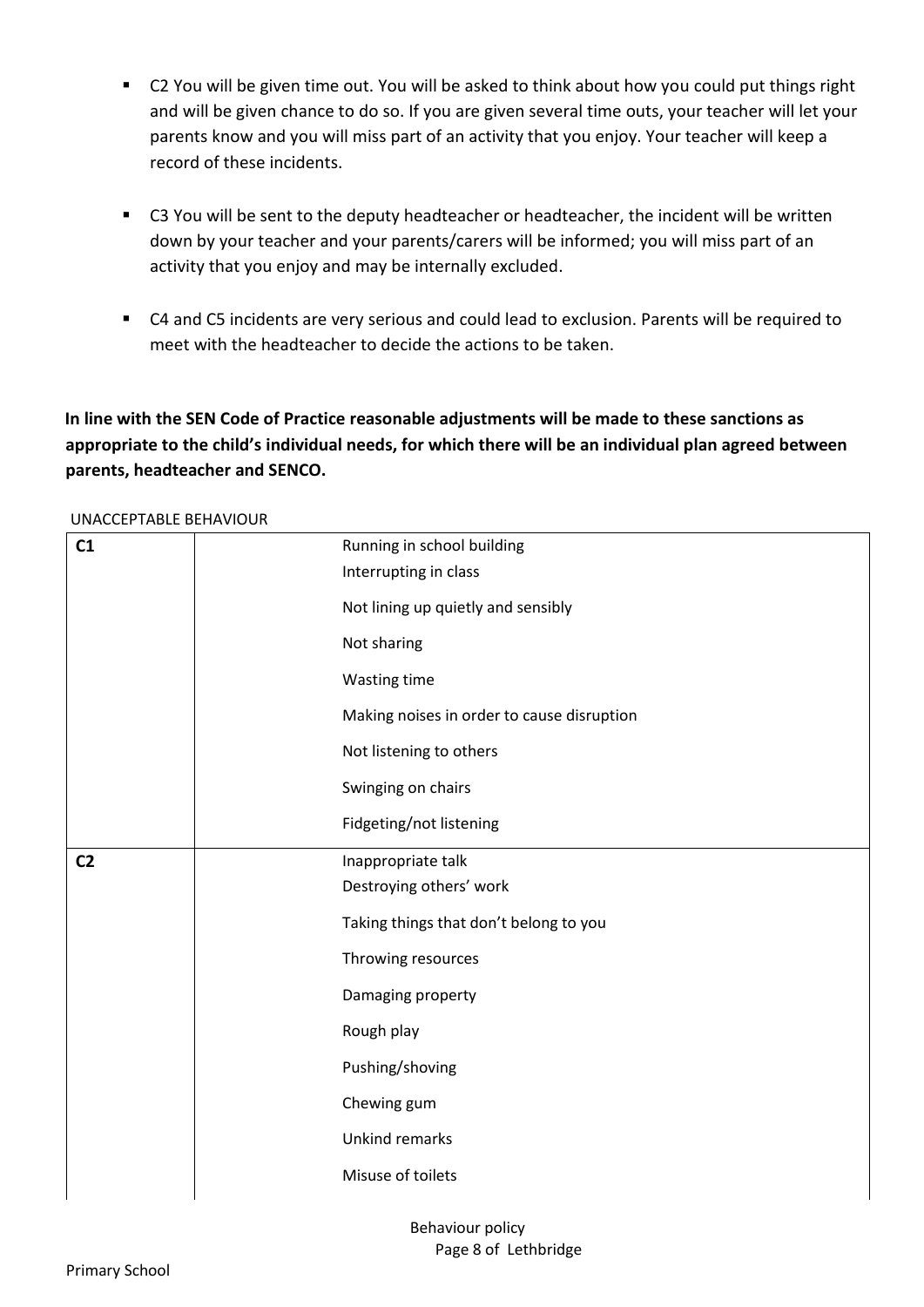|                   | Tone of voice                                                                  |
|-------------------|--------------------------------------------------------------------------------|
|                   | Teasing                                                                        |
|                   | Lying to adults                                                                |
|                   | Repeated wrong uniform wearing                                                 |
|                   | Drawing on things you shouldn't                                                |
| C <sub>3</sub>    | Throwing food                                                                  |
|                   | Leaving class without permission                                               |
|                   | Bad language/gestures/name calling                                             |
|                   | Refusal to follow instructions                                                 |
|                   | Dangerous play                                                                 |
|                   | Hurting another child                                                          |
|                   | Stealing                                                                       |
| C4 incidents are  | Intended violence to another                                                   |
| very serious      | Repeated stealing                                                              |
| and could lead    | <b>Bullying</b>                                                                |
| to an exclusion   | Fighting                                                                       |
|                   | Graffiti or vandalism                                                          |
|                   | Inappropriate touching                                                         |
|                   | Walking out or away from school                                                |
|                   | Any use of language or physical act that discriminates against another for     |
|                   | their gender, sexual orientation, religion, belief, colour, race, nationality, |
|                   | ethnic or national origin                                                      |
| C5 incidents are  | Any verbal or physical aggression towards a member of staff                    |
| very serious      | Any transgression of school protective measures, such as coughing or           |
| and are highly    | spitting at someone, or biting, to intentionally cause harm                    |
| likely to lead to | Injury requiring doctor/ambulance                                              |
| an exclusion      | Malicious serious damage                                                       |
|                   | Theft from people outside of school                                            |
|                   | Extreme behaviour away from school $-e.g$ on a trip; before or after school    |
|                   |                                                                                |
|                   |                                                                                |
|                   |                                                                                |

# **Appendix 2<https://www.gov.uk/school-discipline-exclusions/discipline>**

#### **What are the different types of exclusion?**

Behaviour policy A fixed term exclusion is for a specific period of time. A pupil may be excluded for one or more fixed periods (up to a maximum of 45 school days in a single academic year). In exceptional cases, usually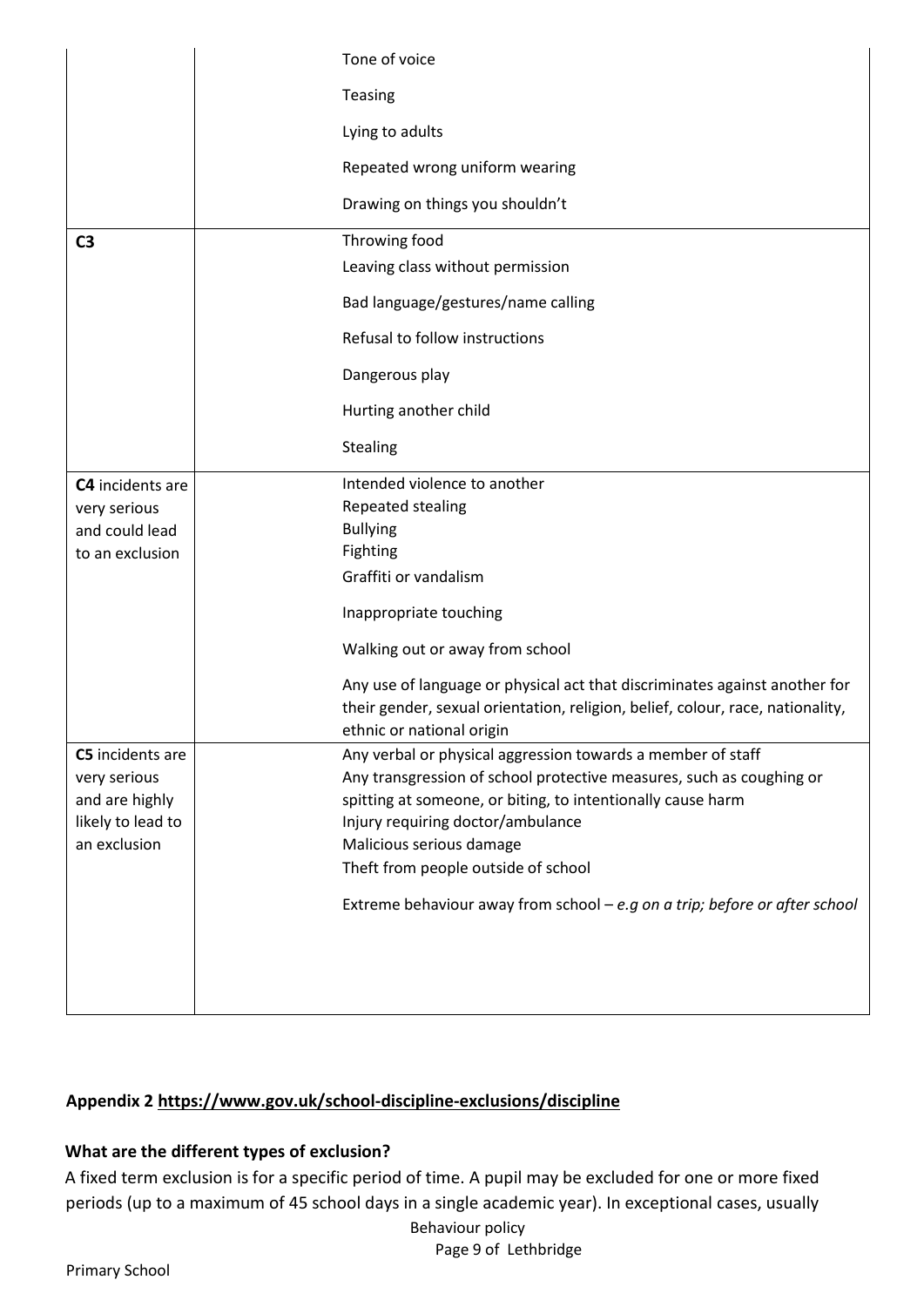where further evidence has come to light, a fixed period exclusion may be extended or converted to a permanent exclusion.

Pupils whose behaviour at lunchtime is disruptive may be excluded from the school premises for the duration of the lunchtime period. An exclusion that takes place over a lunchtime would be counted as half a school day.

#### **A Head Teacher could lawfully exclude a child for:**

- Repeated failure to follow academic instruction
- Failure to complete a behavioural sanction, e.g. a detention, a decision to change the sanction to exclusion would not automatically be unlawful
- Repeated and persistent breaches of the schools behavioural policy. Even if the offence that has immediately led to the exclusion would not have normally constituted a serious enough breach on its own a child can still be excluded if it is part of wider pattern of behaviour.

#### **Appendix 3**

#### **An overview of The Harmony Project and Restorative Justice The Harmony Project**

The intention of The Harmony Project is to help to improve the lunchtime experience for our pupils. Our aim is to reduce lunchtime incidents between children, by using a combination of strategies both preventative and responsive.

The approaches include:

- Providing a wider range of lunchtime activities in order to keep the children engaged in positive play.
- To use a system of Restorative Justice in order to quickly, fairly and effectively resolve disputes.
- To provide a base that caters for and offers support to children who may find lunchtimes difficult to manage on occasion.

This is an evolving project which will continue to progress over time.

#### **The Restorative Justice Approach**

This endeavours to create a positive learning environment where pupils learn the necessary skills to selfregulate their own behaviour and learning.

The Approach is based on 4 key features:

- RESPECT …for everyone
- RESPONSIBILITY...for your own actions
- REPAIR …learn the necessary skills to identify solutions and repair harm.
- RE-INTEGRATION… a structured and supportive process that resolves an issue and helps to ensure undesirable behaviours are not repeated, thus allowing the pupil to remain included.

The following model is used by MDSAs to discuss an incident with a child: